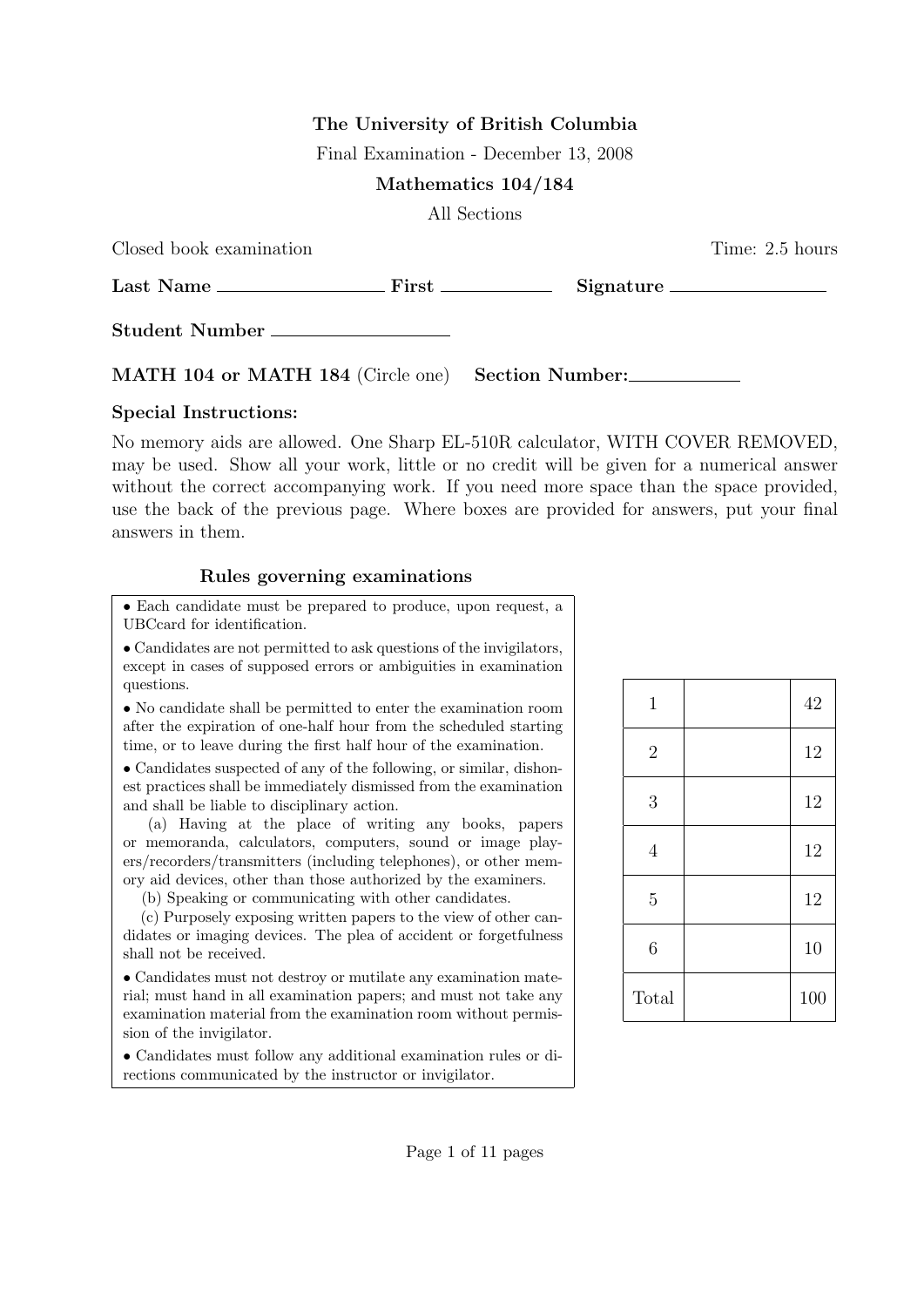[42] 1. Short Problems. Each question is worth 3 points. Put your answer in the box provided and show your work. No credit will be given for the answer without the correct accompanying work.

(a) Find the number  $c$  that makes

$$
f(x) = \begin{cases} \frac{x^2 - 5x + 6}{x^2 - x - 6} & \text{if } x \neq 3\\ c & \text{if } x = 3 \end{cases}
$$

continuous for every  $x$  in its domain.

Answer:

(b) Evaluate 
$$
\lim_{h \to 0} \frac{\sqrt{4+h} - 2}{h}.
$$

(c) Evaluate 
$$
\lim_{x \to \infty} \frac{x^3 - 5x + 17}{7x^3 + 5x^2 + x}
$$
.

Answer:

(d) Find the marginal revenue at a production level of 20 units if the revenue from producing and selling q units of a product is given by  $R(q) = 3q - 0.1q^2 + \ln(0.5q)$  dollars.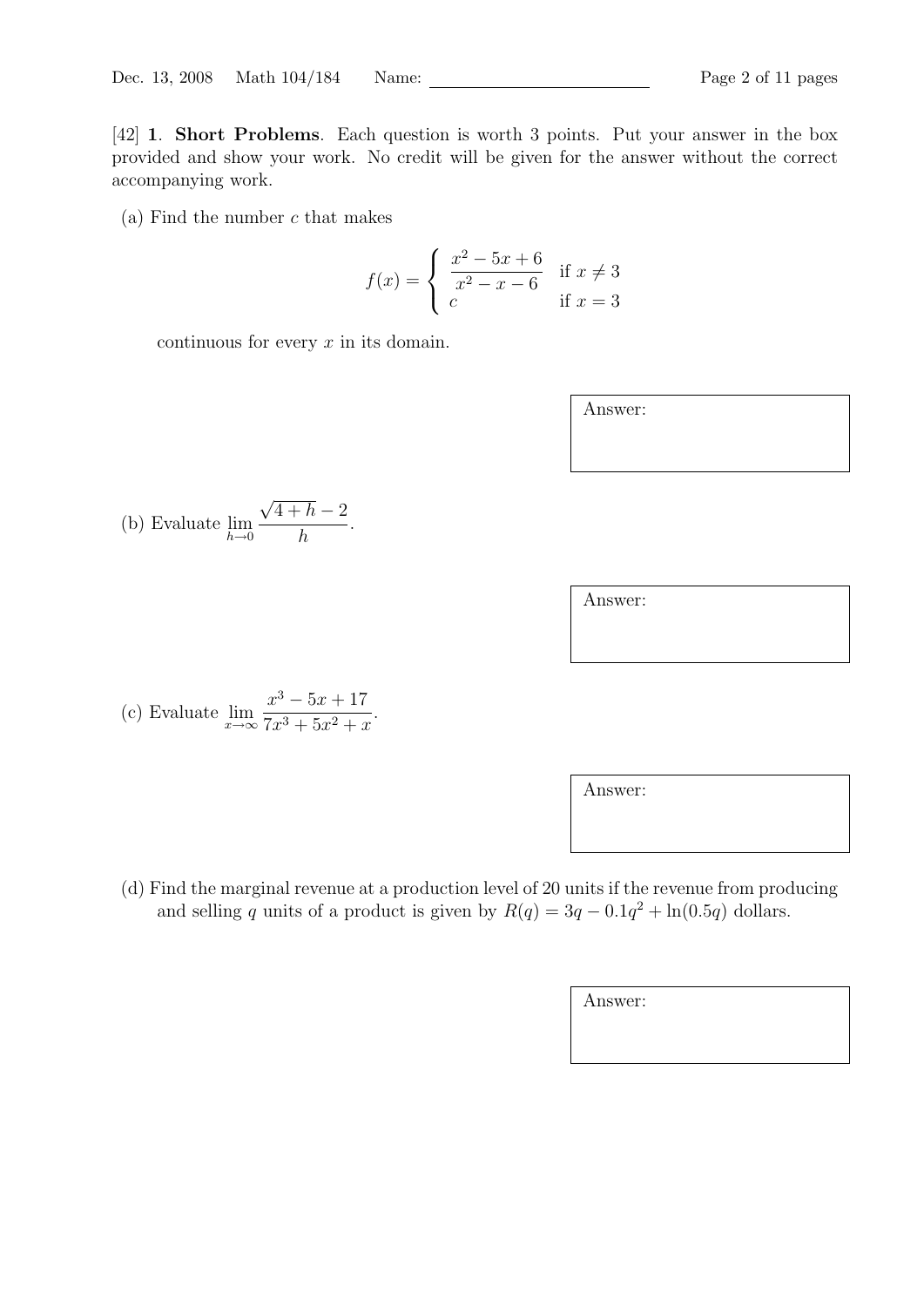(e) The point with  $x = e$  is a critical point of the function  $f(x) = \frac{\ln x}{x}$  $\overline{x}$ . Is  $x = e$  a relative maximum or a relative minimum point for  $f$ ?

Answer:

(f) Find the amount of money (to the nearest dollar) that needs to be invested today at an interest rate of 4% compounded continuously in order that it grow to \$10 000 in 7 years.

Answer:

(g) Find the interval where  $f(x) = xe^{-x}$  is decreasing.

Answer:

(h) Find the minimum value of the function  $f(x) = x^3 - 3x^2 - 9x + 2$  on the interval  $-2 \leq x \leq 2$ .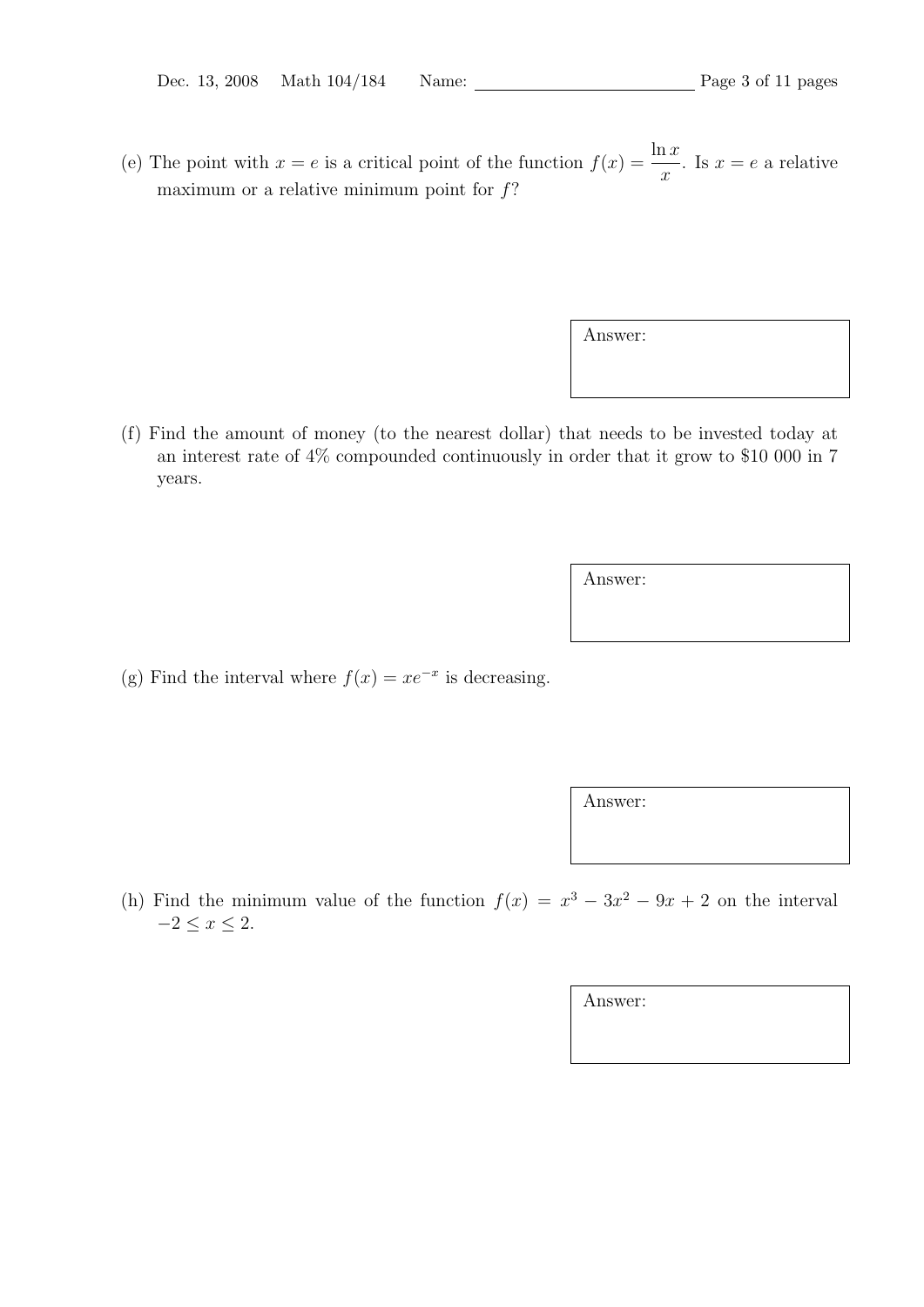(i) Find the equation of the tangent line to  $y = \tan^{-1}(x^2)$  at the point  $(1, 1)$  $\pi$ 4 . (Note: Another notation for  $tan^{-1}(x)$  is  $arctan(x)$ .

Answer:

(j) Find the values of  $a$  and  $b$  so that

$$
f(x) = \begin{cases} ax + b & \text{if } x < 0\\ 2\sin x + 3\cos x & \text{if } x \ge 0 \end{cases}
$$

is differentiable at  $x = 0$ .

Answer:

(k) The value of a house grows at a continuous rate of  $r\%$  per year. Find the growth rate such that the value of the house doubles in 3 years.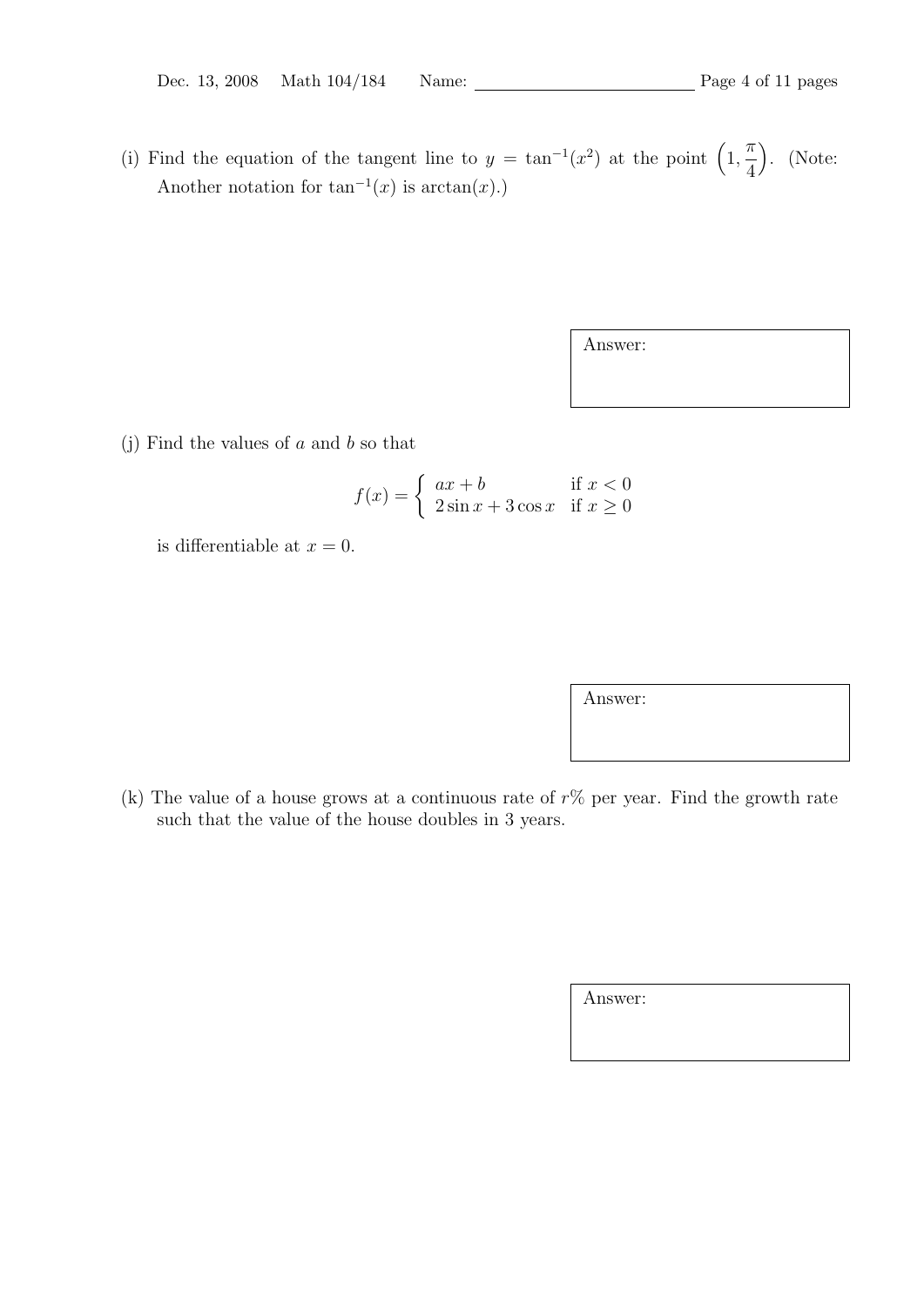(l) Determine the second degree Taylor polynomial of  $f(x) = \sqrt{x}$  at  $x = 9$ .

Answer:

(m) Find the equation of the tangent line to  $x^2y^4 = 1$  at the point  $(4, \frac{1}{2})$  $(\frac{1}{2})$ .

Answer:

(n) The price  $p$  (in dollars) and the demand  $q$  (in thousands of units) of a commodity satisfy the demand equation  $6p + q + qp = 94$ . Find the rate at which demand is changing when  $p = 9$ ,  $q = 4$ , and the price is rising at the rate of \$2 per week.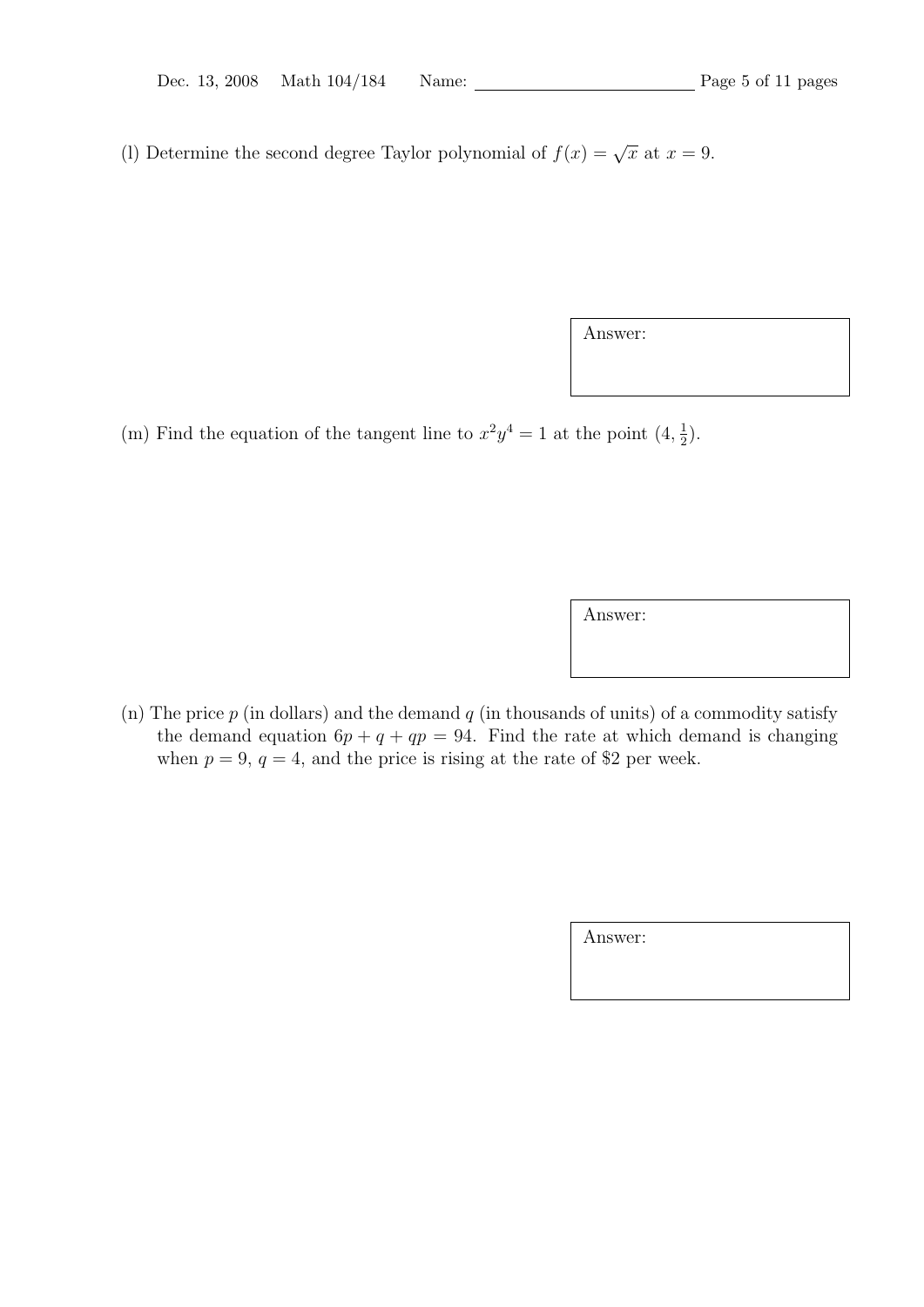Long Problems. In questions 2 - 6, show your work. No credit will be given for the answer without the correct accompanying work.

[12] **2**. Let 
$$
y = f(x) = \frac{x^2}{x^2 + 1}
$$
.

In this question, you may use without verifying it that  $f''(x) = \frac{2(1-3x^2)}{(1-x^2)^2}$  $\frac{2(x - 6x)}{(1 + x^2)^3}$ .

(a) Find the intervals on which  $f(x)$  is increasing and on which it is decreasing. [3pts]

(b) Find the intervals on which  $f(x)$  is concave upward and on which it is concave downward, as well as the x-coordinates of any inflection points. [3pts]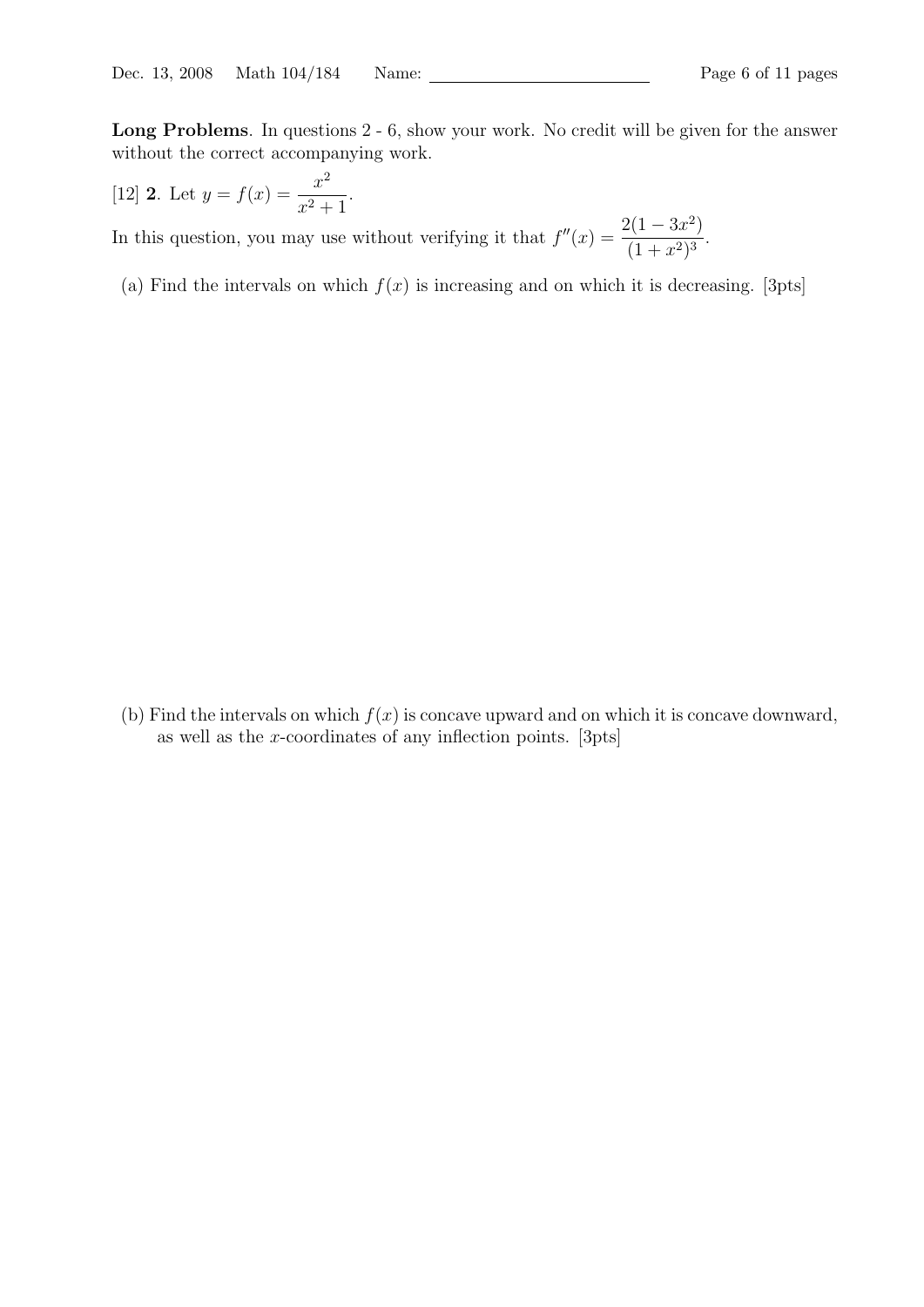(c) Find any asymptotes for  $y = f(x)$ . [2pts]

(d) Sketch the graph of  $y = f(x)$ . Identify on your graph any critical points, singular points, local maxima and local minima, and inflection points. Also, indicate any asymptotes that exist. [4pts]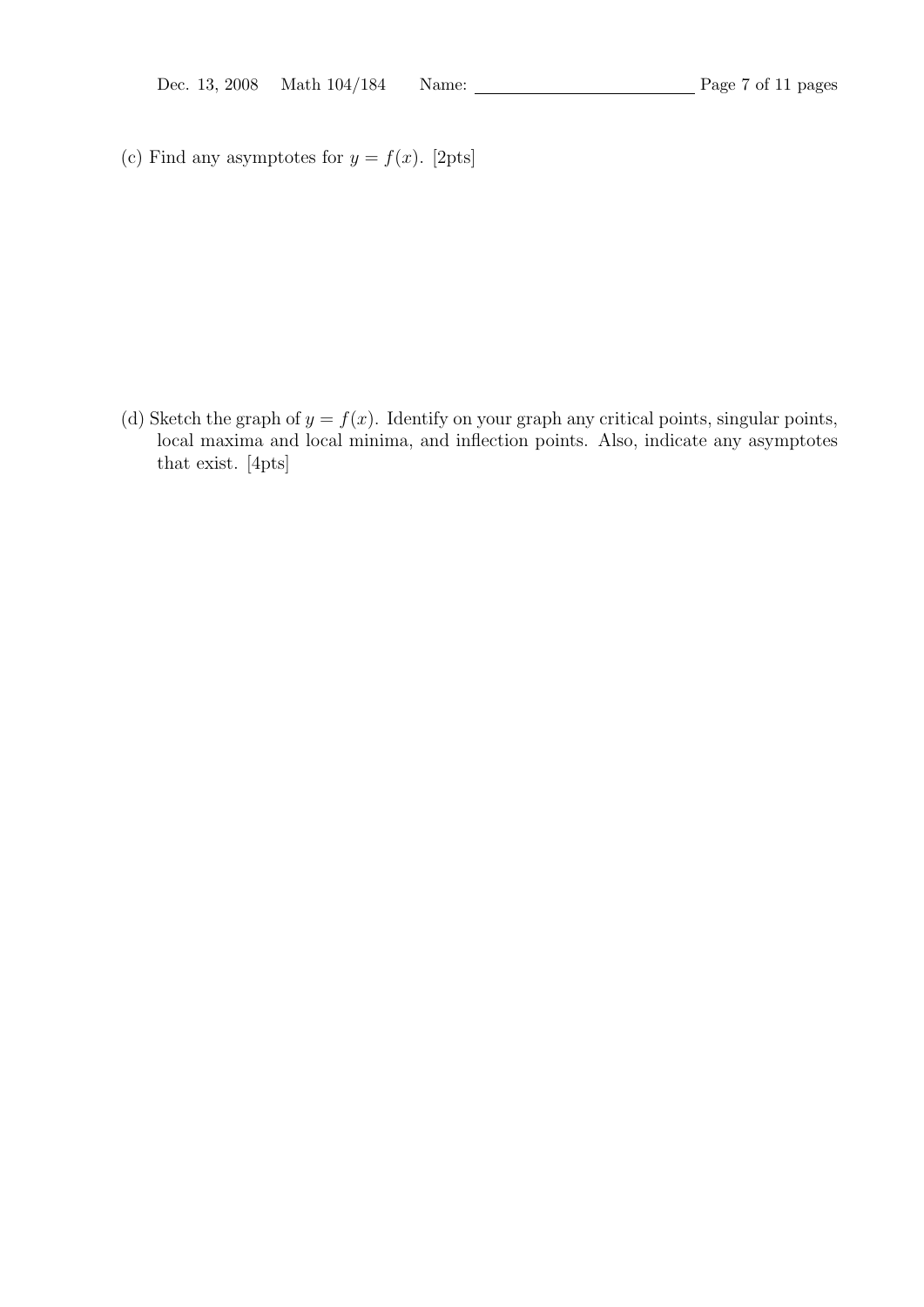[12] **3**. The monthly advertising revenue A and the monthly circulation x of a magazine are related by the equation

$$
A = 6\sqrt{x^2 - 400}, \quad x \ge 20,
$$

where  $A$  is given in thousands of dollars and  $x$  is measured in thousands of copies sold. At what rate is the advertising revenue changing if  $x = 25$  thousand copies, and the circulation is changing at the rate of 2 thousand copies per month?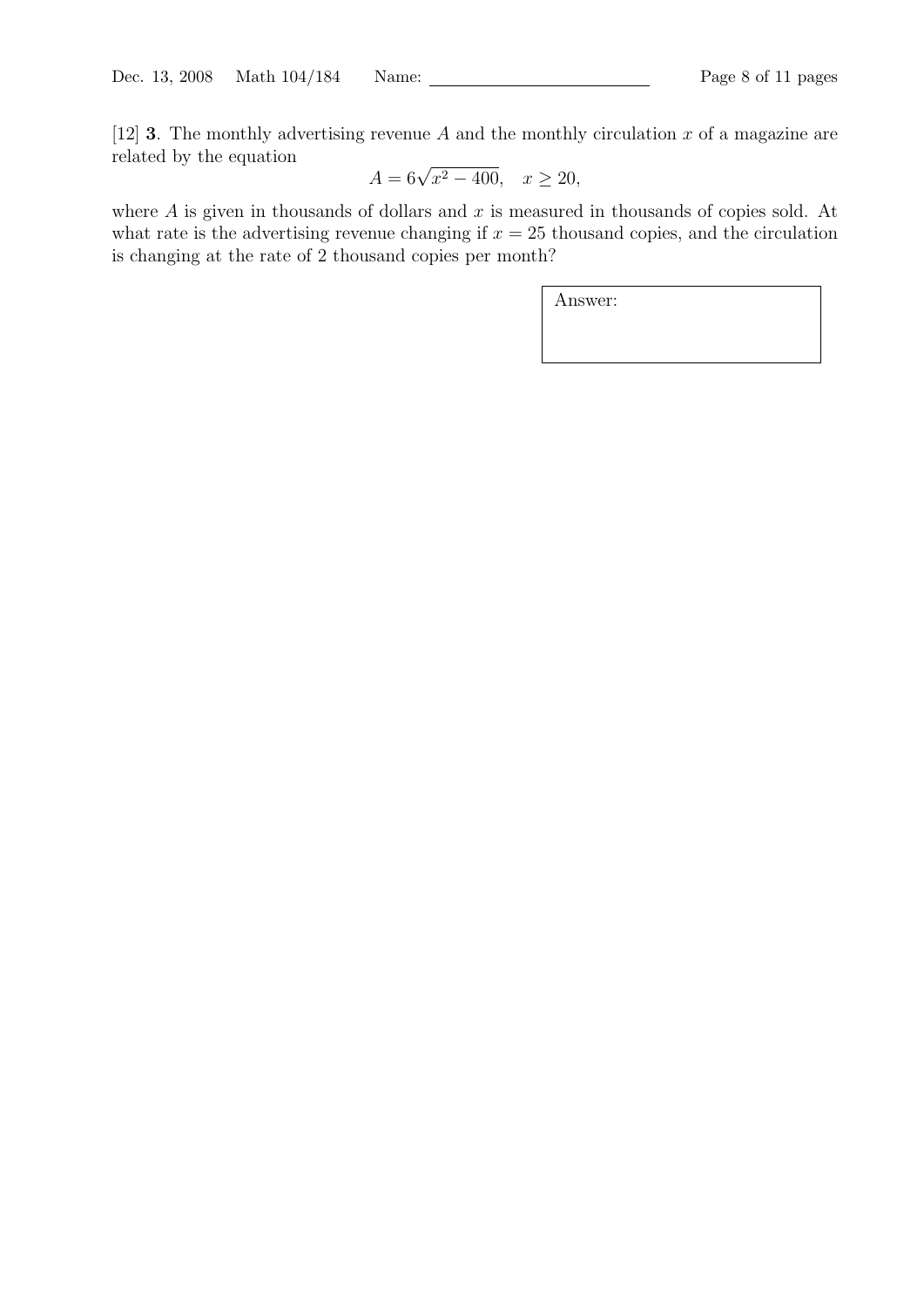[12] 4. A cell phone supplier has determined that demand for its newest cell phone model is given by

$$
qp + 30p + 50q = 8500,
$$

where  $q$  is the number of cell phones the supplier can sell at a price of  $p$  dollars per phone. You may find it useful in this problem to know that elasticity of demand is defined to be  $E(p) = -pf'(p)/f(p)$  for the demand function  $q = f(p)$ .

(a) If the current price is \$150 per phone, will revenue increase or decrease if the price is lowered slightly?

Answer:

(b) What price should the cell phone supplier set for this cell phone to maximize its revenue from sales of the phone?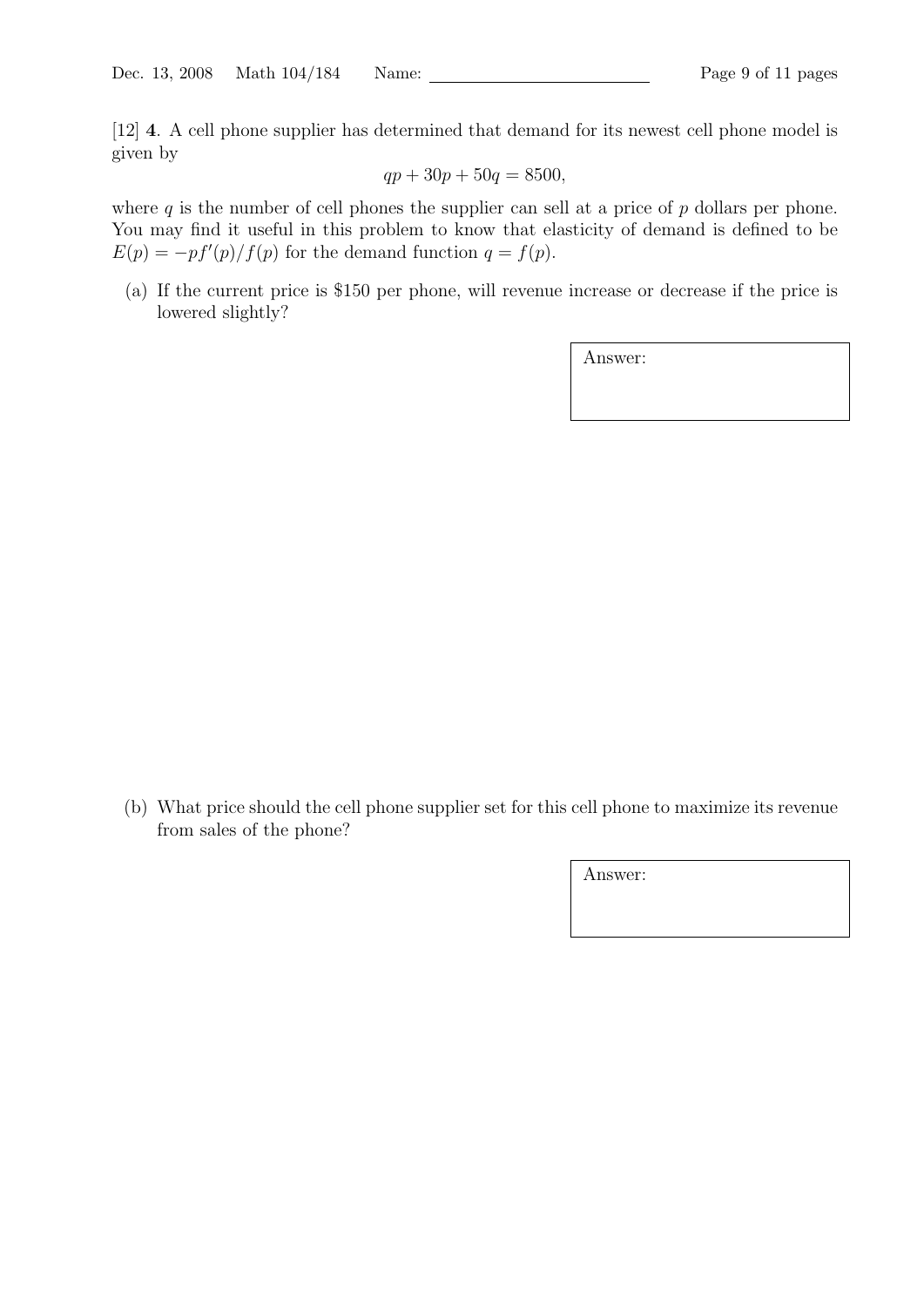[12] 5. A furniture store expects to sell 640 sofas at a steady rate next year. The manager of the store plans to order these sofas from the manufacturer by placing several orders of the same size spaced equally throughout the year. The ordering cost for each delivery is \$160, and carrying costs, based on the average number of sofas in inventory, amount to \$32 per year for one sofa. Determine how many sofas the manager should request each time she places an order to minimize the inventory cost (which is the sum of the ordering costs and the carrying costs).